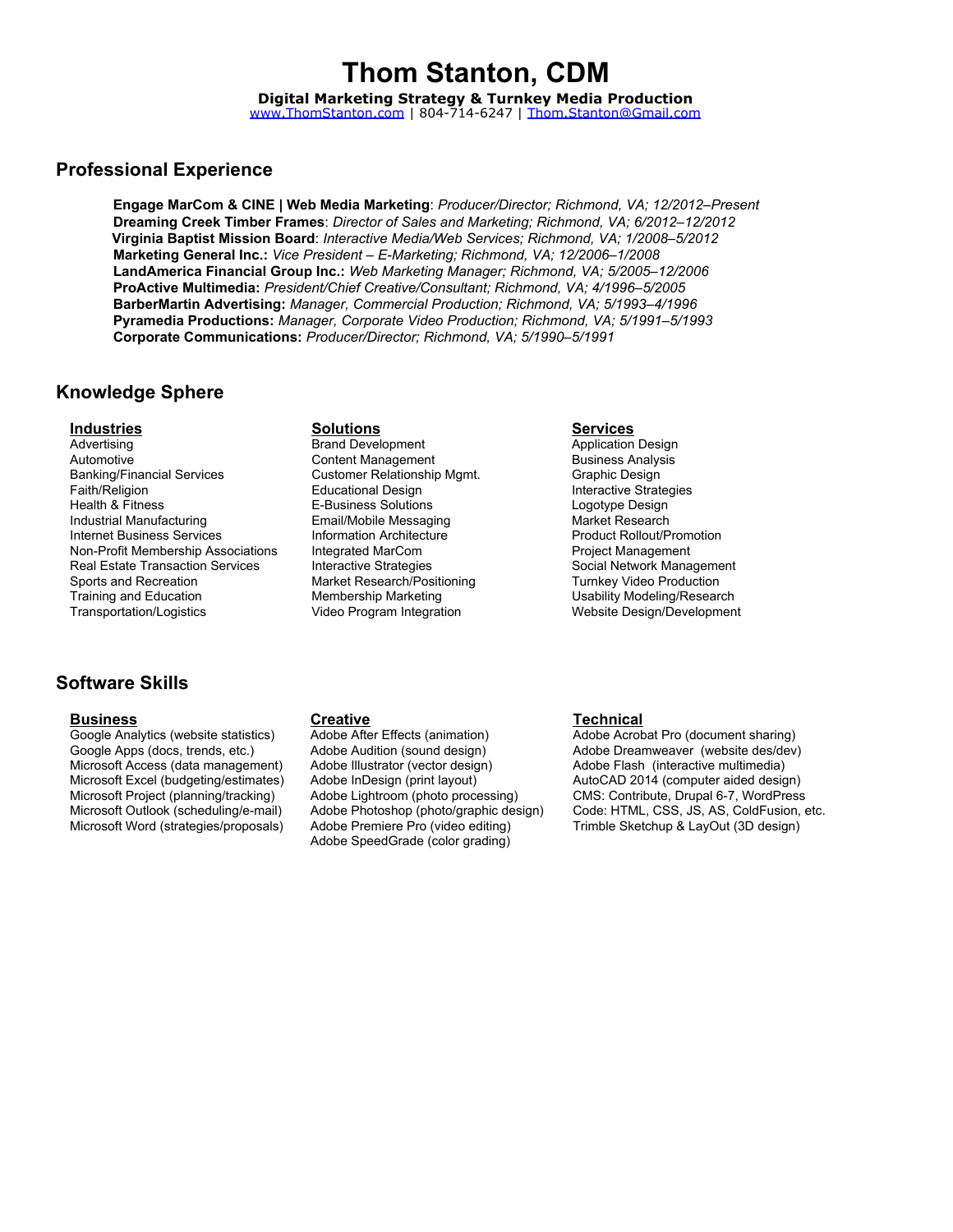### Honors & Awards

Greatest Whitewater Swim: *Guinness World Records; Richmond, VA 6/1999* Golden Reel (Director of Photography): *ITVA of Virginia; Richmond, VA 8/1995* Dealer Spotlight – Ford BDC: A Success in the Making: *FordDirect; Detroit, MI; 2/2004* President's Award for Customer Satisfaction: *Ford Motor Company; Detroit, MI;4/2004* Best Dealer Website: *Mazda Dealer Awards; Las Vegas, NV 10/2003* Most Valuable Player: *Kahlig Enterprises; San Antonio, TX; 2/2004*

# Education, Training & Certifications

Certified Direct Marketer: *VCU Interactive Marketing Institute; Richmond, VA; 5/2007* Bachelor of Interdisciplinary Studies: Multimedia Design and Development, *Virginia Commonwealth University; Richmond, VA; 6/1990* Blue Oval Certification – Business Development: *Ford Motor Company; Detroit, MI; 1/2004* Business Development Management: *Traver Technologies; San Antonio, TX; 6/2004* Internet Sales Management and Customer Relations: *CARS.US; San Antonio, TX; 5/2004* Introduction to Focus Group Moderating: *RIVA, Inc.; Bethesda, MD; 6/2002* Advanced Macromedia Flash ActionScripting: *Techead; Richmond, VA; 9/2000* Advanced Adobe Photoshop: *The Whitlock Group; Richmond, VA; 8/1994* Intermediate Macromedia Director: *Techead; Richmond, VA; 10/1996* Non-Linear Video Editing: *Video F/X; San Francisco, CA; 4/1991* Raiser's Edge (CRM 1*–*2); *Blackbaud University; Charleston, SC; 4/2008* Adobe Acrobat (Levels 1*–*2); *New Horizons; Richmond, VA; 2/2008* Adobe Dreamweaver (Levels 1*–*2); *New Horizons; Richmond, VA; 5/2008* Adobe Flash (Levels 1*–*2); *New Horizons; Richmond, VA; 6/2008* Microsoft Project (Levels 1*–*2); *New Horizons; Richmond, VA; 5/2008* Microsoft Excel (Levels 1*–*2); *New Horizons; Richmond, VA; 6/2008* Microsoft Access (Levels 1*–*2); *New Horizons; Richmond, VA; 7/2008, 4/2010*

# Other Offices & Community Support

Board Member: *Rock Creek Park Community Association; Richmond, VA; 2007–Present* President: *Rock Creek Park Community Association; Richmond, VA; 2007–2011* President: *Richmond Whitewater Club; Richmond, VA; 2008–2010* Cabinet Officer: *Graduate Chapter, Phi Gamma Delta; Richmond, VA; 1996–Present* Historian: *Omega Deuteron Chapter of Phi Gamma Delta; Norfolk, VA; 1986–1987* Producer/Director: Race Video, Open Canoe National Championships; Richmond, VA; 1998 Course Director*: XTERRA Triathlons: East Coast Championships (swim); Richmond, VA; 1999–Present* Senior Guide*: Riverside Outfitters; James River; Richmond, VA; 2010–Present* River Guide*: Richmond Raft Company; James River; Richmond, VA; 1996–1998*